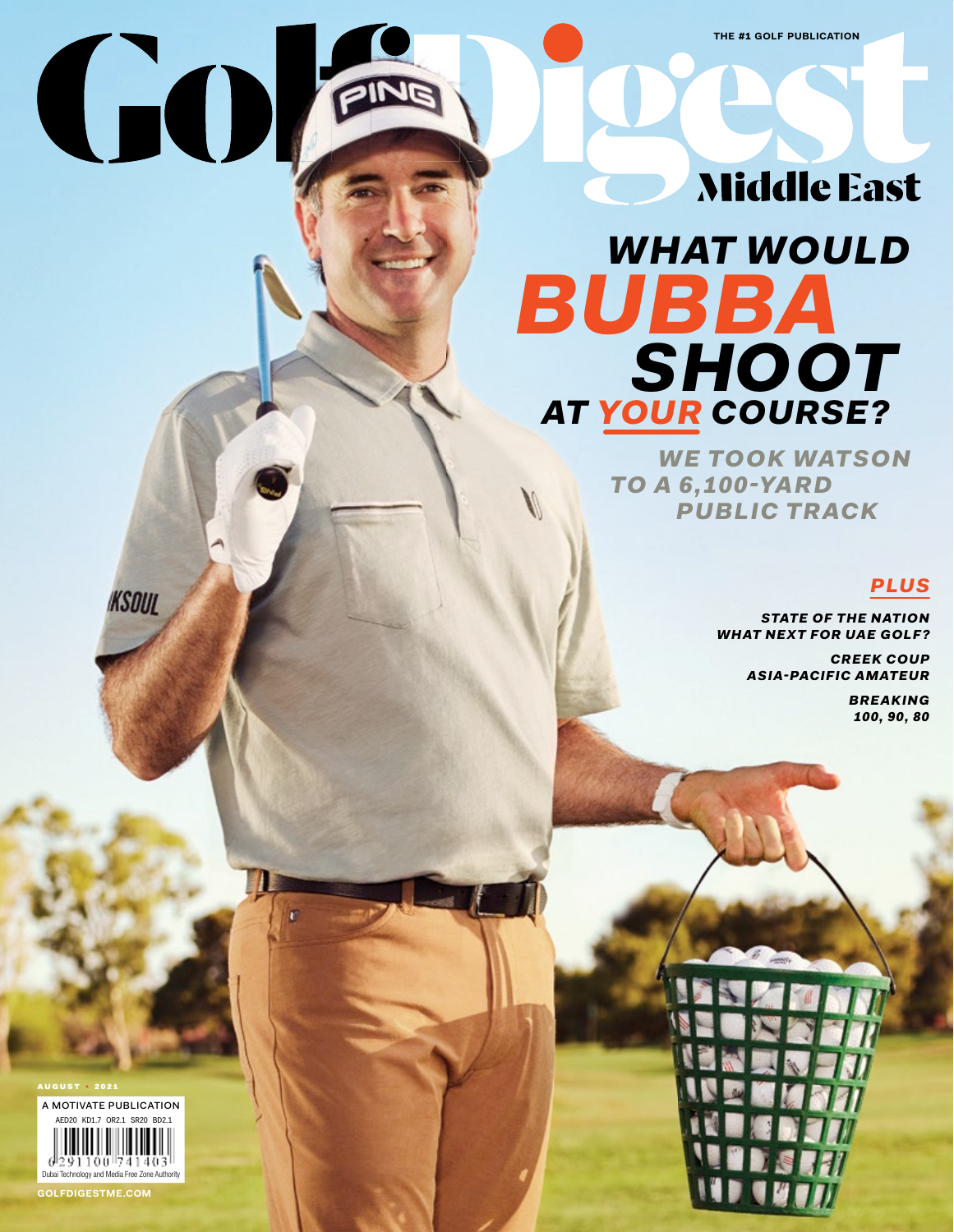hospital systems were not completely over-run by this new invisible enemy and scientists sped to formulate vaccines. ▶ Lockdowns, physical distancing, mandatory mask wearing, hand sanitising and Netflix binges became our norm. Employees were furloughed, already struggling businesses went to the wall and we all fretted for the future in this scary, uncertain time. Unless of course you worked in a non-essential service industry like golf where it seemed likely the inevitable global downturn would only serve to hasten the game's already well-documented participation rate nose dive. With people dying at alarming rates around the world, golf seemed so insignificant. The outlook for the royal and ancient game was bleak.

hen the World Health Organisation (WHO) officially declared COVID-19 a pandemic on March 11 last year, experts were swift with cataclysmic predictions for the global economy. Governments were already scrambling, with varying degrees of success, to ensure their

# **Top Outcome**

**W** hat few saw coming was the almost complete reverse of that doomsday forecast. With the beauty of hindsight, that golf has boomed as we slowly emerge from COVID-19 (or at least learn to live with the deadly virus) is not all that surprising. Even the most pessimistic of epidemiologists agree that a more socially distant and safe outdoor pastime you will struggle to find.

With that, the Emirates Golf Federation (EGF) set about ensuring the game was the first in the UAE to open up post lockdown, initially in 'bubbles' complete with partially filled-in holes, flagsticks you dear not touch and rake-free bunkers. Clubs who had seen round numbers plummet from 54,000 in April 2019 to 12,000 the following April (the EGF officially recorded just 2964 rounds) at least had hope after months of empty tee sheets.

Fast-forward 12 months and the latest statistics are astonishing with 80,000 rounds recorded across the UAE's 18 courses this past April. That "approximate" figure was released at the Emirates Amateur Golf League (EAGL)'s recent 'Future of Golf' forum which shone a light on the state of the UAE golf industry.

So how did we get here and how does the industry ensure the unforeseen spike in participation is not wasted? The answer to the former, in the UAE anyway, is two-fold. It's clear established golfers who suddenly found themselves out of the office took advantage by hitting the links and playing and playing and playing some more. Former players, with equal amounts of time to fill, dusted off their old sticks and it seems in many cases, rediscovered their love for the game.



We are putting golf clubs into the hands of people that have never had a golf club in their hands before and they are having fun.

**– chris may, ceo of dubai golf which operates topgolf dubai**

Perhaps the most significant development, which just happened to coincide with the height of the pandemic, was the opening on January 3 of Topgolf Dubai. Since then, the impressive entertainment facility on the old Faldo driving range at Emirates Golf Club has seen an average of 10,000 players a week whack microchipped balls into the floodlit night skies while supping on refreshments and grooving to beats.

It's golf, just not as the UAE has known it before, according to Chris May, the CEO of Golf Dubai who critically own the Topgolf licence for the Middle East.

"Why did we decide to bring Topgolf to the UAE?" May said in response to a question from moderator Joy Chakravarty. "Two main reasons. Firstly, we felt the business model was a good model and it would work in Dubai. That's proven to be true and correct. But secondly and probably more importantly was to grow the game of golf and that has been proven to be definitely correct.

"The one thing that we've seen that has been really pleasing has been that Topgolf in Dubai, 75 percent of the people that play are non-golfers. So we are putting golf clubs into the hands of people that have never had a golf club in their hands before and they are having fun."

Drilling deeper into the makeup of the 75 percentile encourages May even more. "The diversity of nationalities, the diversity of age-groups, the number of UAE nationals and GCC nationals who are picking up a golf club for the first time and playing and having fun, it's really something I don't think we've seen in this region before."

May doffed his cap to the EGF for getting golf back on its feet before turning the heat up on the region's clubs to keep the momentum going. All with an exciting, Topgolf carrot.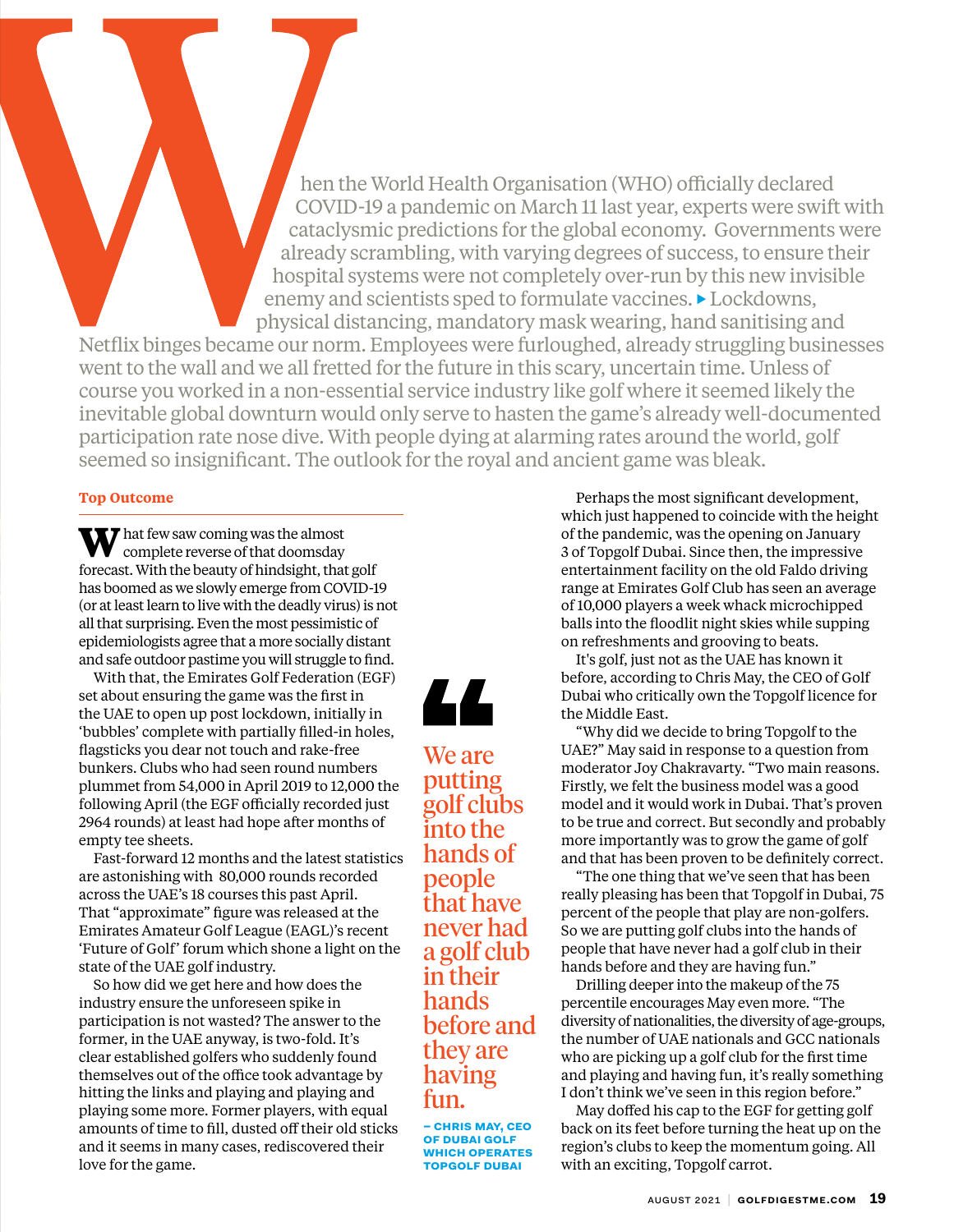#### **eagl - future of golf**



"I think golf has a great opportunity because of COVID. We've been very fortunate thanks to the hard work of the Emirates Golf Federation… [vice-chairman] Adel Zarouni in particular made us very fortunate to be the first sport that was open post the lockdown and I think that gave us a great advantage in seeing a huge uplift in the number of rounds played in the region.

"Now it is all of our responsibility to take that [participation spike] to the next stage and make sure people are playing Topgolf and then converting to green grass golf."

The exciting bit? That non-golfers outside Dubai won't always have to travel to the emirate to discover the joys of the game.

There's nothing concrete planned yet, May insisted, but "based on the success of Dubai you'll see other Topgolfs.

"The first one is likely to be in Abu Dhabi but I think you'll see it around the GCC, other Topgolfs coming up. Perhaps not as big as the one in Dubai but smaller, making sure it is successful in that city, wherever it goes, but I wouldn't be surprised to see four, five, six in the region within the next two, three years."

### **Fresh Ideas**

**W**hen Nick Tarratt arrived in Dubai 31 years ago with "short trousers and long hair" to serve as secretary and golf manager at Emirates Golf Club, the game in the emirate was a very exclusive affair.

"The only way you could play Emirates

## Above: (L to R)

Moderator Joy Chakravarty, Ismail Sharif, Chris May, Simon Corkill, Mark Chapleski, Nick Tarratt and Roger Duthie at the EAGL forum



Dubai has traditionally done this, pushed the boundaries, adapted and that's why we've got a really good place in global golf.

**– falcon and associates executive tournament director simon corkill** Golf Club was as a member, member's guest, corporate golf day or an international guest through a hotel. There was no local pay and play so we've gone from there to here."

There's still a way to go to entice non-golfers to a sport that is still perceived to be stuffy and ruleridden by uninitiated outsiders. Even Tarratt struggles letting go of tradition but knows the time has come.

"Let's not forget I'm a jacket and tie, blazer man who likes the traditional 18 holes, the majors, the monthly medals, I still love that. But to encourage new golfers, the people Chris [May] at Topgolf and all of us here at the forum are trying to encourage, I think it will engage with the youth of today and not just old blazer and tie guys like me."

The 'it' Tarratt was referring to is the Emirates Amateur Golf League (EAGL], amateur golf's answer to IPL cricket complete with franchisestyle teams and live broadcasts of 9-hole matches designed to give average Joes (and Janes) the chance to experience what touring pros encounter every week. The EAGL Mini-Series played before the forum, a dress rehearsal to an annual threemonth league scheduled to start in November, was greeted with widespread approval.

 Tarratt, as tournament director, clearly has a vested interest but sees ventures like the EAGL as part of the ongoing solution to grow golf's appeal.

"Is this the short-form of golf [going forward]? Golf has tried Sixes, it's tried Shot Clock Masters, maybe it was invested in those rather than engaged," said Tarratt, best remembered as the former chief of the European Tour's Dubai office.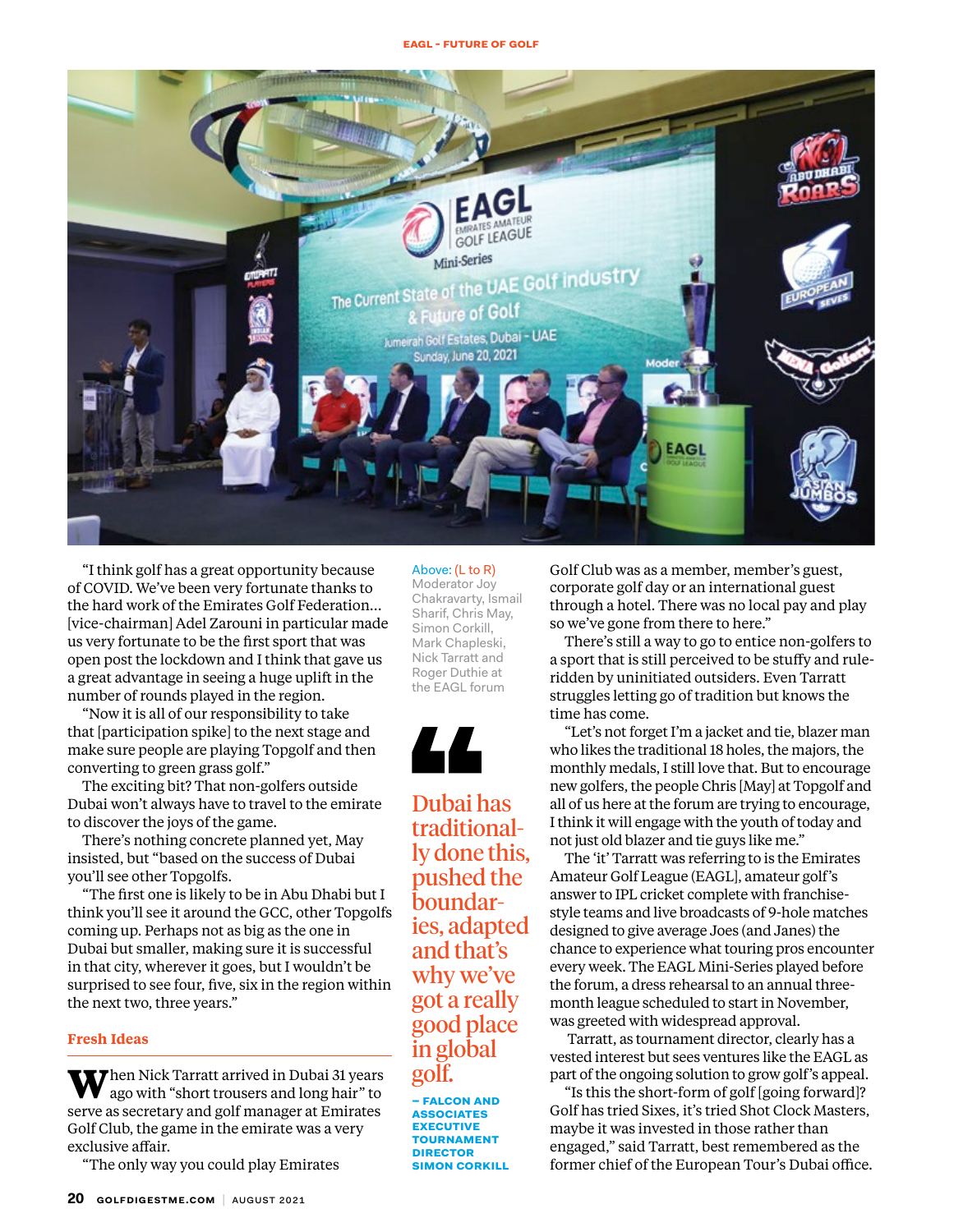"And Shiv [EAGL ambassador and four-time Asia Tour winner Shiv Kapur] told me, 'I think 9 holes is the future of corporate golf'. It's great for the clubs to work in at quieter times rather than a big shotgun at 12.30pm, peak time; it helps the sponsor, it's a little cheaper, you're playing with perhaps more different people. What was great today [the EAGL Mini-Series] was that it was a genuine networking opportunity. It wasn't you playing with three mates and having fun and just winning the same glass trophy and the same buffets so I must applaud [EAGL founder and CEO] Sudesh [Aggrawal] and all the team. Going forward, I think short-form golf is the future, Topgolf is a great example.

"I think engaging with the youth, short form, having more fun, music on the 1st tee, not on the golf cart..."

Tarratt's answer tailed off, perhaps because he realises the old blazer brigade are in a losing battle when it comes to what the next-gen needs to be attracted to golf and what they want to stay invested.

## **Facilities Rethink**

**A**nother veteran of the UAE game is Ismail Sharif, a seven-time national champion who currently serves as Managing Director of Dubai Golf-managed Jumeirah Golf Estates and is passionate about getting the nation's youth off their screens and out onto the course.

The problem he sees is facilities to meet the newbie end of the market.

 "We've done a great job so far but [the] only mistake that we've done, we're always focusing on the five-star [experience]," said Sharif.

"If we look at the hotel business, you will see the pyramid is five-star first, then two is fourstar, and then come down. Golf needs to be the same if we want to grow the game. But our pyramid is upside down, we are all having fivestar golf courses, we don't have nothing at the bottom to support the [new people] who like to come and play golf.

"Now, with the help of Topgolf and some programmes like here at JGE - we have started a programme called 'Get into Golf', it's for one month, coaching in group lessons for 495 dirhams…normally you would [only] get one lesson for 495 dirhams. This is the things we need to do, work with all the golf courses if we want to bring this business to sustainable [levels] and have more golfers. We need to start somewhere."

There are indeed new courses in the wings – the new Tiger Woods layout in Dubai will be a top dirham experience but perhaps Yas Acres in Abu Dhabi and the 9-hole Peter Harradine design on ice at Al Barari in Dubai could serve as more affordable entry points to the game. Time will tell.

**Global Profile**

We've done a great job so far but [the] only mistake that we've done, we're always focusing on the fivestar [expe- rience]. **– ismail sharif**

LL

Below: OMEGA Dubai Moonlight Classic



contentious, thoughts at the forum. Corkill, Executive Tournament Director for Falcon and Associates which run and promote the men's OMEGA Dubai Desert Classic and LET's OMEGA Dubai Moonlight Classic, said the region had made an "exceptional statement" by safely running pro events at the height of the pandemic.

"It [COVID-19] continues to cause us all challenges in everyday life but for example, when the Desert Classic was on, the [case] numbers were up to 5000 people a day and it was a really tense time but Dubai came through and demonstrated we could run safe events.

"This is not going away but I see the events at the end of the year, the DP World [Tour Championship] and the events for 2022, we will have events, the players will come, we can run hospitality safely and we can host spectators safely. Dubai and the UAE are right up there as world leaders."

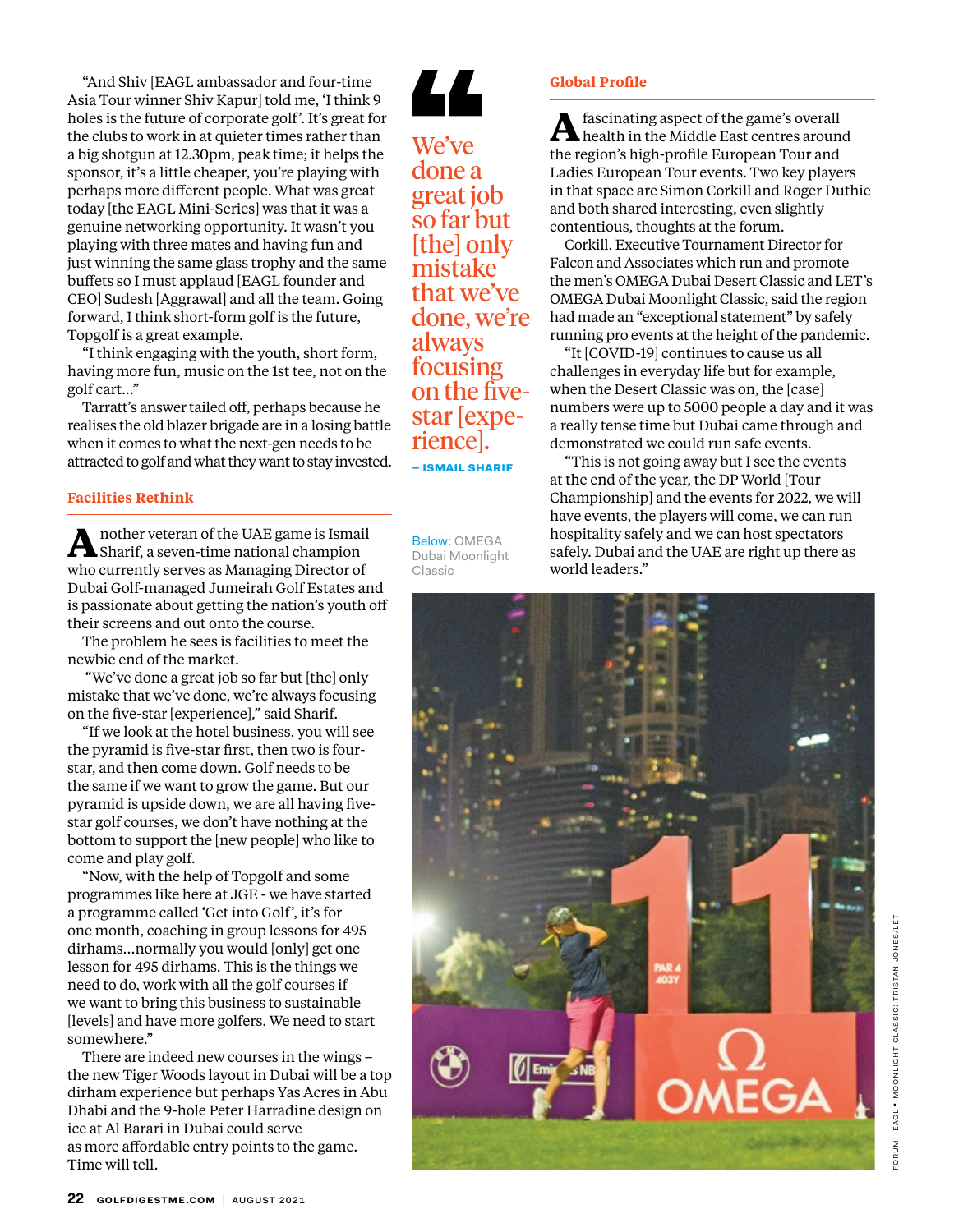

Corkill also wondered out loud if the tournaments he oversees at Emirates Golf Club might also become trailblazers in terms of media engagement.

"The other big change I've seen has been the whole clamber for content is becoming really, really strong and we need to adapt. As tournaments, we need to create content that is snackable, it's engaging and we're doing it."

No one in golf does social media better than the European Tour and Corkill believes events need to adapt likewise. In the case of the OMEGA Classics, they might even go a step further.

"One thing that we're looking at, and this has come around very recently, [is our] policy on press interviews having seen what has happened to Naomi Osaka in the tennis world. We've got to assess that situation. Is a press conference right if people don't have direct consent? We're looking at these things, we looking at, okay, if players don't have direct consent on post round interviews, do we encourage all the players to





Golf is still getting older. We don't have that Tiger factor anymore… we need to look for creative, new ways to find and attract new audiences. **– roger duthie**

speak on the social media channels pre, during and post the event? I think we might get a really good result out of it. We're considering it for a trial at our ladies event in October. We're not sure yet but it's certainly something we have to look at. We have to work with the times.

"Dubai has traditionally done this, pushed the boundaries, adapted and that's why we've got a really good place in global golf. The events here are going from strength to strength but we adapt quickly and we will continue to."

Global golf and boundary-pushing. A timely segue to introduce Duthie to the conversation. The former Emirates Airlines sponsorship guru is now Chief Sponsorship Officer for golf marketing and consultancy agency Performance 54 which enjoys strong links to the global game's most ambitious new market, Saudi Arabia. Duthie is also an Independent Sports Sponsorship Adviser and while he wasn't asked to comment on the "exciting project" he's currently engaged in, the room read it as a challenge to the game's current status quo.

Time will tell if the mooted Super League (formerly the Premier Golf League) will make it from concept to big money reality, but Duthie is adamant the game needs to kick on now the "Tiger factor" is wearing off.

"…over the last 10 years the average age of the TV viewing audience in America, say, is 63 years old. Golf is still getting older. We don't have that Tiger factor anymore so how do you capture a young audience? Topgolf is one way, right, this forum, today's tournament [the EAGL Mini-Series] is another way but we have to look at